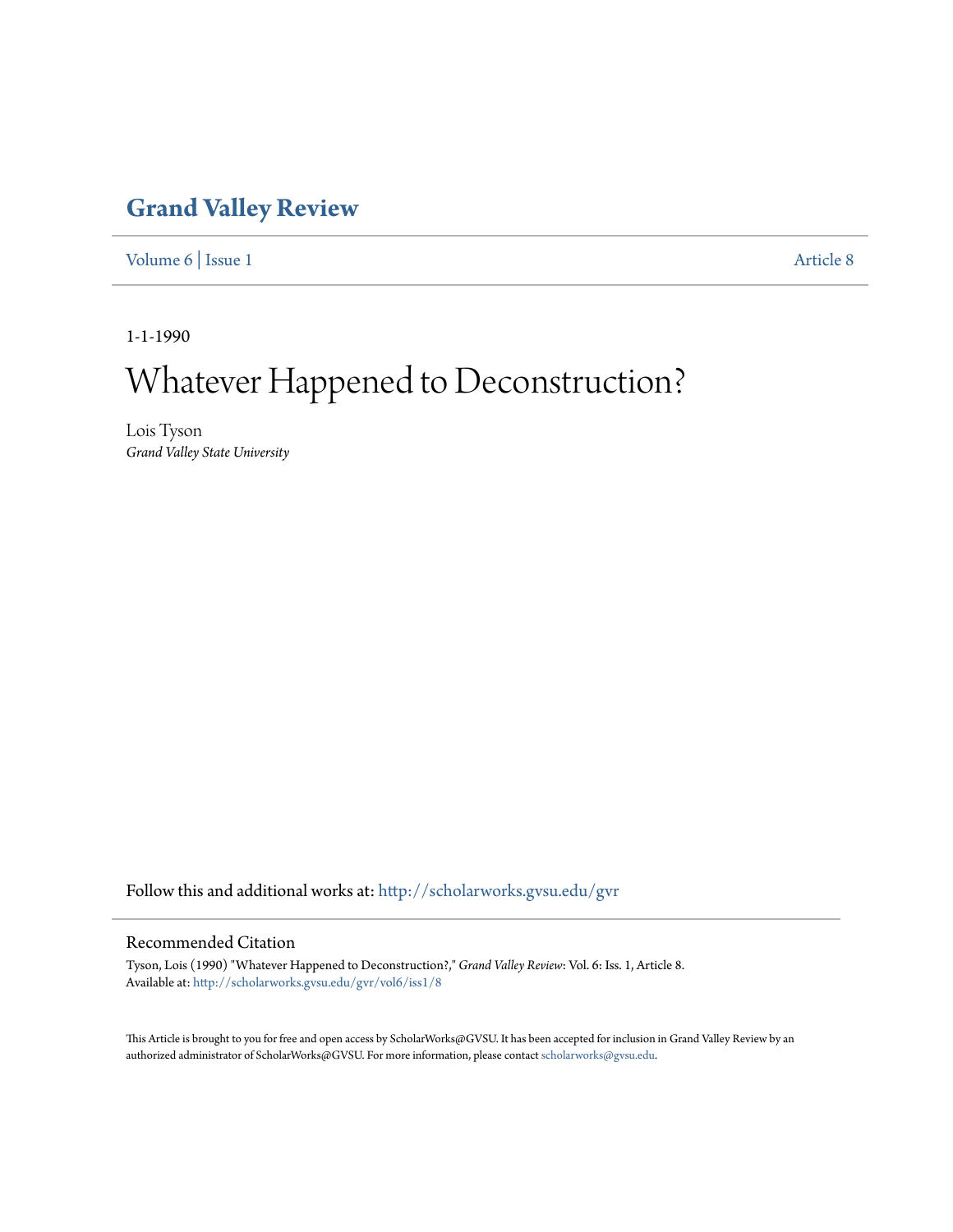## **Whatever Happened to Deconstruction?**

### LOIS TYSON

For many of us in academia who consider ourselves lovers of literature, phrases such as *post-Saussurean linguistics* and *deconstructing the text* evoke the kind of fear and loathing that the Crusaders must have felt when they learned that the infidels had taken the Holy City. Although deconstruction is no longer a new phenomenon on the academic scene, a significant number of college and university faculty remain uncertain about post-structuralist theories of language and literature. We may well be uncertain, when works by some of the biggest names in the field-Luce Irigaray, Jacques Derrida, Jacques Lacan-employ such unusual language and organizational principles that they seem to defy our understanding and acceptance. Nevertheless, taken together, post-structuralist theories of language and literature do operate from a rather cogent body of premises.

Every philosophical system has its ground of existence-God, Spirit, *Dasein,* Being, Change, the One, the Many. For post-structuralists, the ground of existence is language. Therefore, the world is infinite Text. Everything is textualized. All contexts-political, psychological, theological-are intertexts. What we know as literature is textuality. Tradition is intertextuality. Because human beings are constituted by language, they, too, are texts. "Now hold it right there," I hear someone saying. "Human beings are texts? It sounds as if post-structuralism reduces us to our least human elements and then abandons us to whatever future we can have in that depleted condition!" Before we can know exactly what condition we're being left in, we must understand what post-structuralism intends by *language.* 

As we learned from semiotics, language is a system of signs. Every sign consists of signifier (word) + signified (concept to which the word refers). In its most simplified context-picture a person standing in an open field pointing to the only tree in sight-a phrase such as *this tree is big* seems to have an unequivocal meaning. There is only one tree in question and we know that a claim is being made that it is big in size. However, even in this apparently clear situation, many questions concerning signification arise. \V'hat does the speaker intend by the statement *this tree is big?* Is she comparing the tree to herself? To another tree? What other tree? Is she surprised by the size of the tree? Or is she merely informing us that the tree is big? Is she informing us so that we'll know something about the tree or so that we'll understand something about the word *big?* \V'hat must she think of us if she believes we need such information? Does she think we are just learning to speak English? Or is she being sarcastic? If so, why? This string of questions may seem to push the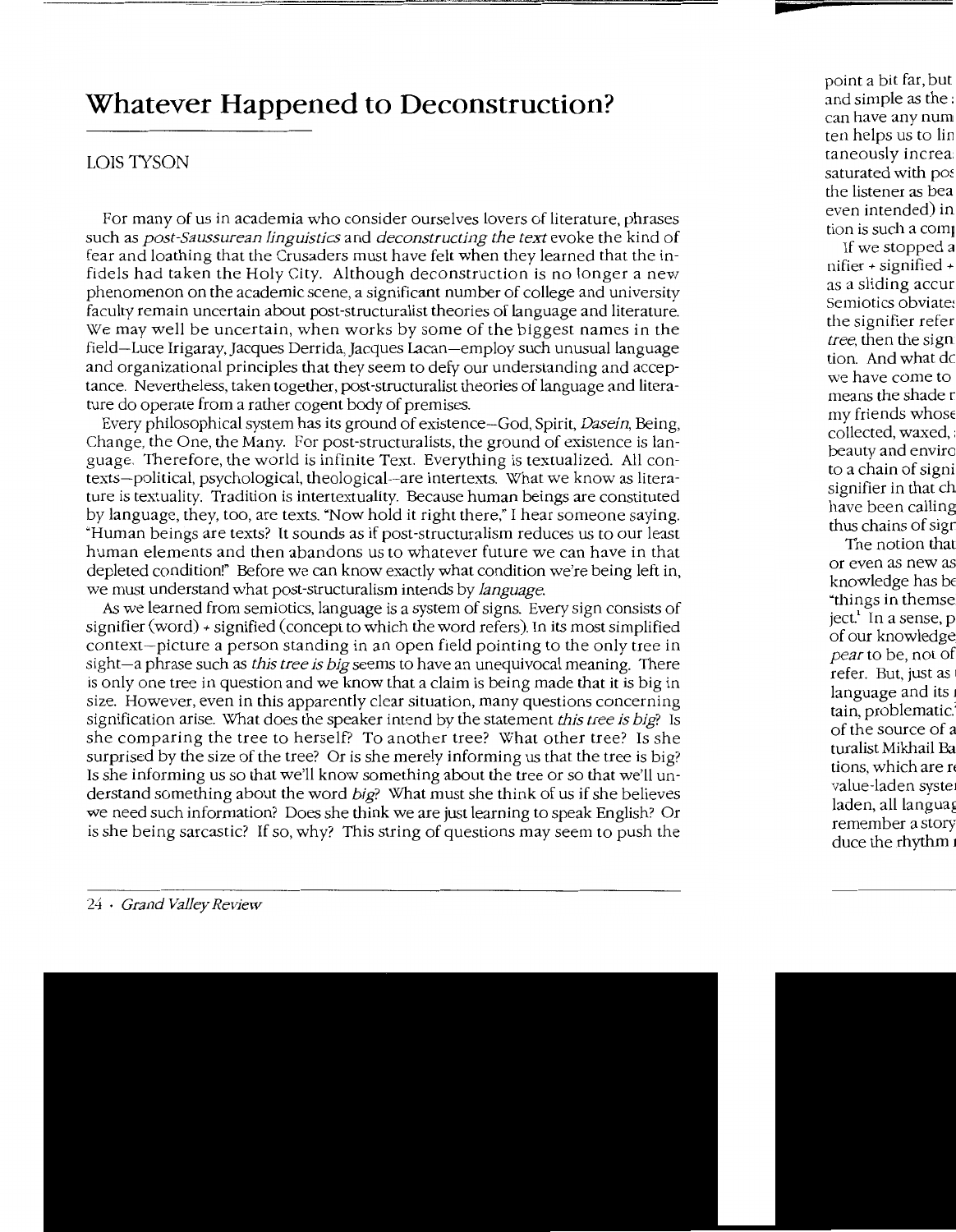point a bit far, but it does illustrate that human utterances are rarely, if ever, as clear and simple as the semiotic formula signifier  $+$  signified implies. Any given signifier can have any number of signifieds at any given moment. And, although context often helps us to limit the range of possible signifieds for some signifiers, it simultaneously increases the range of possible signifieds for others. Signifiers are saturated with possibilities, nuances, implications. Meaning is as much in the ear of the listener as beauty is in the eye of the beholder; any statement can be taken (and even intended) in any number of ways at any given time. That is why communication is such a complicated and uncertain thing.

If we stopped at this point, we could rewrite the semiotic formula as sign • signifier + signified + signified + signified .... That is, we could explain communication as a sliding accumulation of signifieds. But what does the term *signified* mean? Semiotics obviates the problem by circular definition: the signified is that to which the signifier refers. But what is the signified "in itself'? If the signifier is the word *tree,* then the signified must be the idea of a tree, the tree we picture in our imagination. And what do we understand by this imagined tree? The tree is every meaning we have come to associate with it over the course of our lives. In my own case, it means the shade my mother always sought on picnics, as I do now, to the chagrin of my friends whose mothers sought the sun; it means the many varieties of leaves I collected, waxed, and sorted in kindergarten; and it means the precious resource of beauty and environmental health we are rapidly losing. That is, the word *tree* refers to a chain of signifiers in the mind of the person uttering-or hearing-it. And each signifier in that chain is itself constituted by a chain of signifiers, and so on. What we have been calling the signified is always yet another chain of signifiers. Texts are thus chains of signifiers, and so are people.

The notion that a person is a chain of signifiers is not as unusual or unreasonable or even as new as it may seem. The idea that a person is the sum total of his or her knowledge has been around a long time, as has the belief that we can't finally know "things in themselves," that knowledge cannot fully recover the object for the subject.' In a sense, post-structuralism combines these two views: we are the sum total of our knowledge; that knowledge is a knowledge of phenomena, of what things *appear* to be, not of noumena. It is to phenomena, then, that our language wants to refer. But, just as there is a gap between subject and object, there is a gap between language and its referents. Whatever contact is made is unstable, transient, uncertain, problematic.<sup>2</sup> The only new step added by post-structuralism is its explanation of the source of appearances, and even this step resonates with the work of structuralist Mikhail Bakhtin: the source of appearances-that is, the source of our perceptions, which are revealed in the language that expresses them-is the discourses, the value-laden systems of signs, into which we were born. Because all signs are value laden, all language is ideologically saturated, culturally mediated. For example, I remember a story my high-school biology teacher told us about the attempt to introduce the rhythm method of birth control in an underdeveloped country many years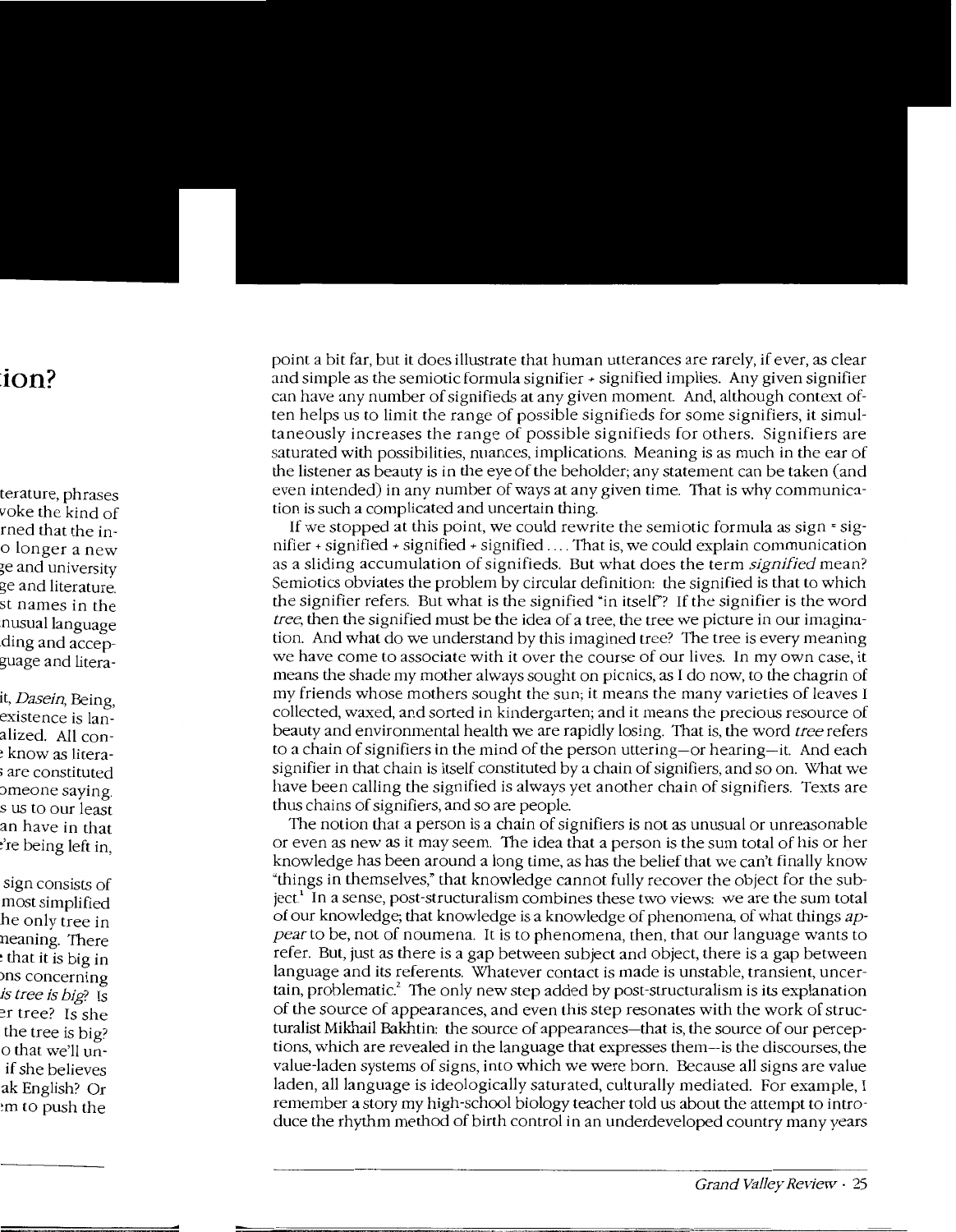ago. Each woman in the program was given an abacus-like device, consisting of red and white beads arranged to represent her fertility cycle. Each bead represented one day and, if a given day's bead was red, she was not to have sexual intercourse that day; a white bead meant that sex on that day was safe. After several months passed, statistics showed that the pregnancy rate among women in the program had not changed at all, and social workers were at a loss to understand the problem. They finally discovered that women who wanted to have sex on red-bead days would simply push the beads over until a white one appeared: they assumed the beads were a kind of magic! Thus, the program initially failed because both clients and social workers were able to view the project only in terms of their own cultural, or ideological, perspectives. Because it is through language that we pass on our ideologies, it is not unreasonable to say that it is through language that we conceive and perceive our world and ourselves.

For the study of literature, the implications of this view of the relationship between language and culture are manifold. To begin with, because everything is just another text, literature loses its privileged status over, for example, my last letter to my sister. By the same token, literature is no less real or valuable than history or  $philosophy$ <sup>3</sup>. Most important for our purposes, meaning and value are not inherent in great works of art; rather, great works of art are matters of definition. If their appeal lasts over time, it is because different groups of people value them for different reasons. This is another way of saying that no two people reading a book are reading the same work. Meaning is not a stable element residing in the text for us to uncover or passively consume. Meaning is created by the reader in the act of reading. Furthermore, the meaning that is created is not a stable element capable of producing closure, but rather a multiplicity of meanings, none of which can ever be wholly separated from its opposite. Therefore, what have been considered the "obvious" or "common-sense" positions from which a text is intelligible are really ideological stances with which we are so familiar that we consider them "natural."<sup>4</sup> In short, there are no naive readings, and meaning and value are functions of the reader, not the text. Just as an author can't help but draw upon the assumptions of her cultural milieu in writing a book, readers can't help but draw upon the assumptions of theirs in interpreting it. Therefore, both the literary and the critical work can be subjected to deconstruction, the primary activity of post-structuralist critics.

The main purpose of deconstruction is to seek a plurality of meaning in any given text by investigating the ways in which language is used to smooth over the contradictions intrinsic to the language-mediated, cultural milieu in which the work was spawned. In this way, literature is opened to provide various avenues for understanding history, current social phenomena, the function of language, and even the nature of fiction itself. For example, in her deconstruction of the Sherlock Holmes novels, Catherine Belsey claims that the project of the stories is to dispel mystery and make everything accountable to scientific analysis. The text's own failure to do so in the case of its numerous, shadowy, female characters, she asserts, illustrates the in-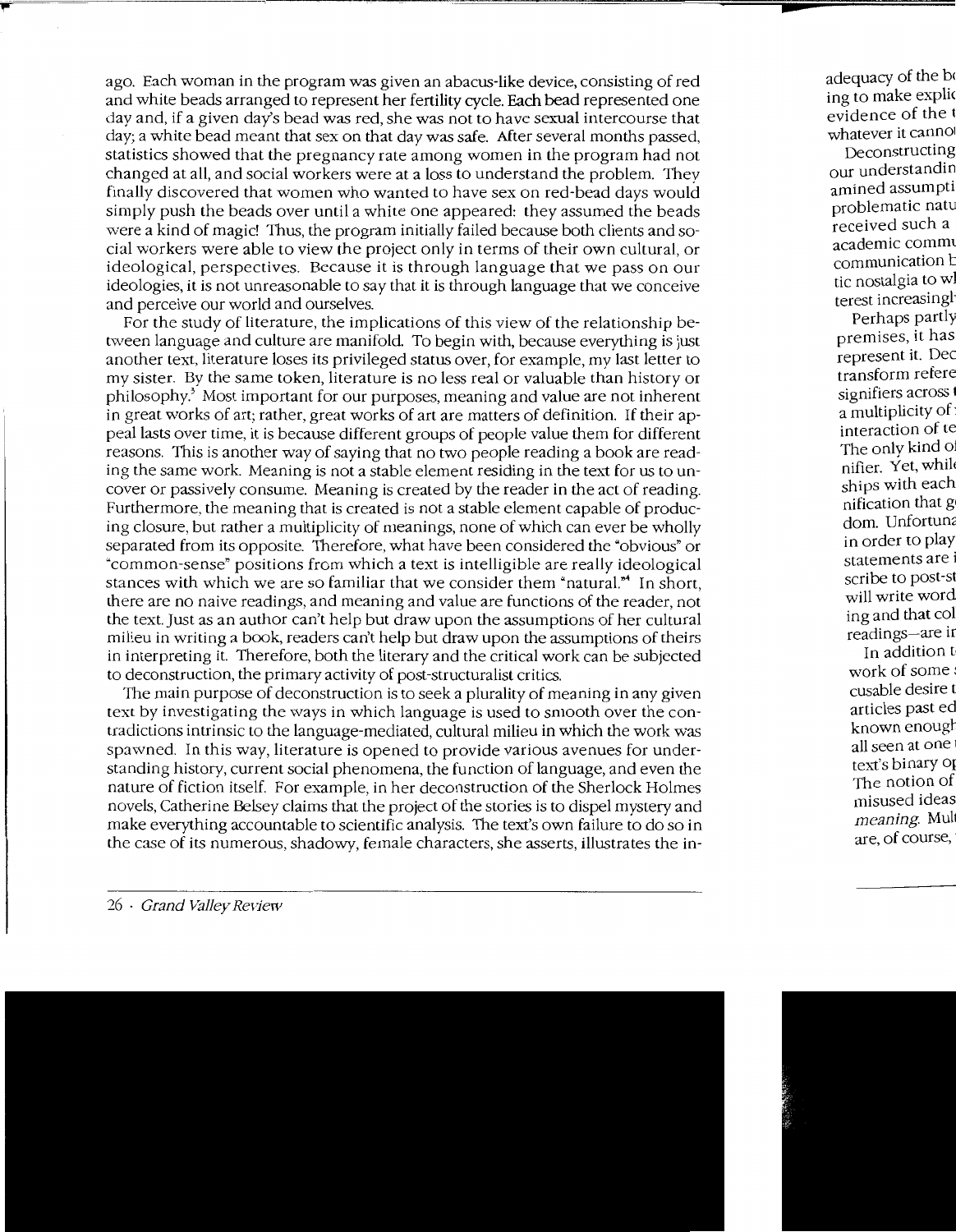adequacy of the bourgeois scientificity that informs the stories' ideology: "In claiming to make explicit and *understandable* what appears mysterious, these texts offer evidence of the tendency of positivism to push to the margins of experience whatever it cannot explain or understand" (117).

Deconstructing a text, then, is a purposeful, serious activity that seeks to increase our understanding of our world, our past, and ourselves by uncovering the unexamined assumptions inscribed in our language. Despite the transient, uncertain, problematic nature of communication, it tries to communicate. Why, then, has it received such a prolonged hostile response from such a large segment of the academic community? I think the source of the problem is three-fold: a failure in communication between the avant-garde and the "old school," the humanist/romantic nostalgia to which Western academia is heir, and, of course, the politics of self-interest increasingly fostered by our profession.

Perhaps partly because of the difficult and complex nature of post-structuralist premises, it has been relatively easy for opponents of deconstruction to misrepresent it. Deconstruction does not, as some would have it, celebrate misreading, transform reference into illusion, or conceive of literature as the random flight of signifiers across textual surfaces. Rather, deconstruction celebrates the inevitalility of a multiplicity of readings and recognizes the difficulties involved in judging a given interaction of text and reader as a misreading (as does reader-response criticism). The only kind of reference we really know about is the reference of signifier to signifier. Yet, while the signifiers in a literary text have multiple and unstable relationships with each other, relationships that are complicated by the processes of signification that go on between text and reader, they do not fly across the page at random. Unfortunately, many opponents of deconstruction make statements like these in order to play on the worst nightmares of non-initiates. It is not merely that such statements are inaccurate, but that their implications-for example, that if we subscribe to post-structuralism, the literary world will become a place in which authors will write words at random because they know that words refer to absolutely nothing and that college professors will be promoted if they can just publish enough misreadings-are inaccurate as well

In addition to this kind of apparently deliberate misrepresentation, there is the work of some so-called deconstructors who, from an understandable but not excusable desire to publish, jumped on the band wagon early in the game and got their articles past editors who were interested in vogue material and who may not have known enough about the theories involved to spot a bogus piece of writing. We've all seen at one time or another, for example, an article that exults in deconstructing a text's binary oppositions in a free play of word association to no apparent purpose. The notion of "free play" is, in fact, probably one of the most misunderstood and misused ideas to come out of post-structuralism. Free play is always free play of *meaning.* Multiple meanings struggle for hegemony in any given reading, and they are, of course, the products of perspective, context, association. One way to interpret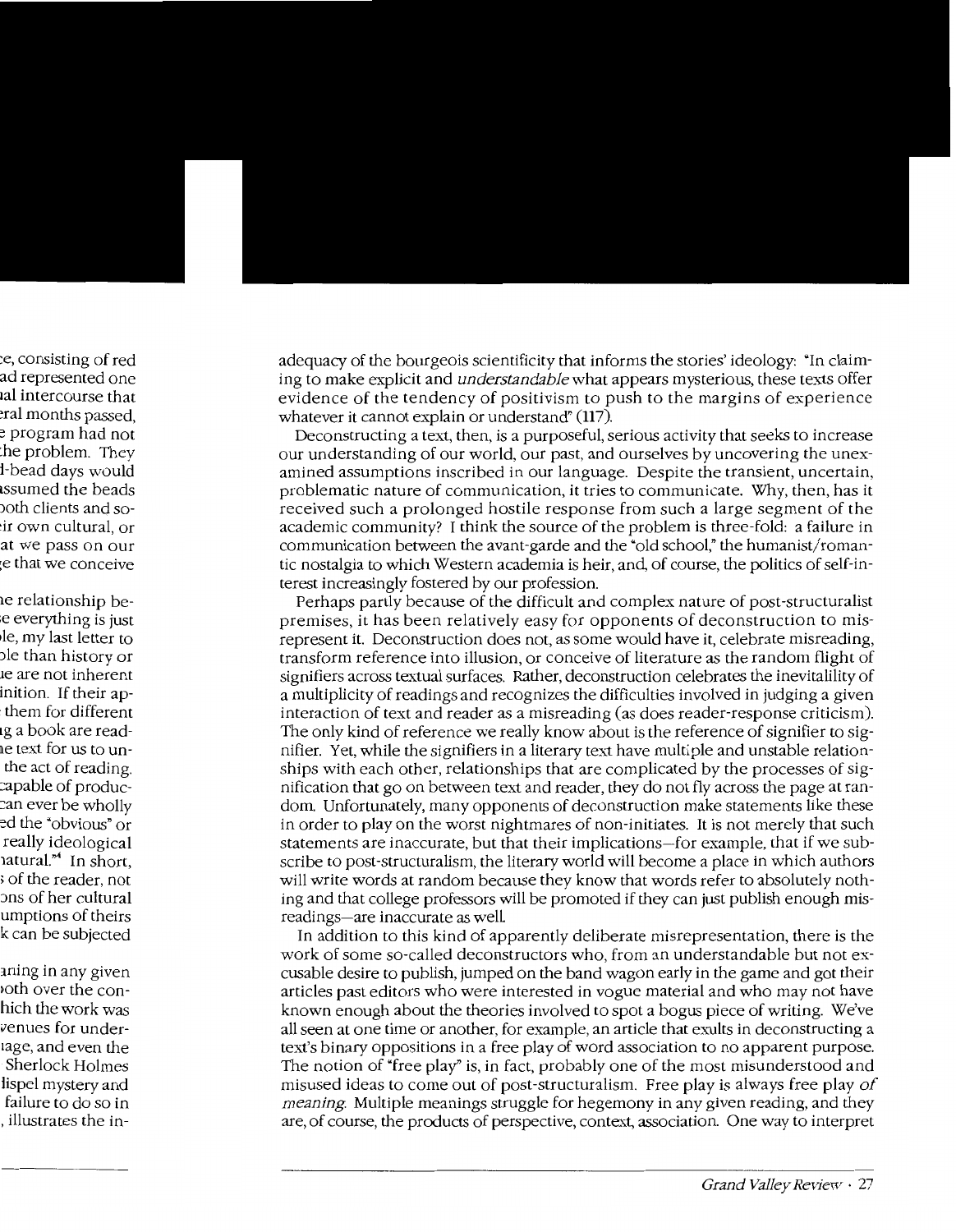a text "deconstructively" is to articulate as many of the meanings as one can find and map their relationships. But one does this for a purpose: to make a point about the text, the culture informing its creation, the author, or the readership. As in any article worth reading, some point must be made. Anyone who uses deconstruction as an end in itself is using it for the wrong reason. It might be useful to remind ouselves, at this point, that the celebration of free play, originating with Jacques Derrida, is only one strand in Derrida's thinking. It is balanced, in his work, with a logical rigor that one could wish more practitioners had imitated.

Another reason, I think, for the failure of deconstruction to find a warm welcome in mainstream academia is the prevalence there of romantic nostalgia for what poststructuralism considers myths, such as the view of the text as the product of mysterious creation and the belief that value and meaning are inherent in texts. As the centuries fly by, we seem to lose more and more of what little comfort and stability Western civilization was able to carve out of life during the Middle Ages. I don't think we'll ever really get over the loss of God (I don't think we'll live long enough as a species to do so) because, in God, we had an answer, a response to that yearning for the Other in the bottomless pit of our collective stomach. In losing God we lost home, parents, siblings, spouse, lover, everything. Our best shot at a substitute was humanism, the belief that the individual human being is the unit of value and meaning. And I think it is the fear that post-structuralism undermines humanism that bothers so many of us. For the beliefs that post-structuralism labels romantic myths are humanist beliefs: they are based on the notion that an individual author puts meaning into his or her work and readers discover it. What is meaning if it can be endlessly deconstructed into more and contradictory meanings? Certainly, it can be nothing to rely on in this world where there is already so little to rely on. It can be nothing capable of getting us through a long and lonely winter night. We need the familiar comfort of closure.

Connected with the impulse to protect and preserve humanism is, I think, the desire to believe in the possibility of innocence, which keeps alive wonder. Ideology seems somehow deliberate, mechanistic, cold, inhuman. It's something we associate with Soviets, freezing weather, manipulation, exploitation. It runs contrary to the American ideal of the rugged individual who "cain't talk too good" but is sincere and motivated by genuine feelings rather than by intellectualism or by anything that could be even remotely related to ideology. Innocence is associated with the source of wonder: if all the mysteries are solved, we'll lose the child-like appreciation of beauty we value so highly; we'll lose our ability to feel under the crushing heel of intellect. I foolishly told my date, during a heated discussion of post-structuralism one evening, "You're afraid that if you understood what made a book tick, you wouldn't be able to get it up for the text anymore." I think that what I said to him is somewhat true of all of us: we want to "master" the text, to "penetrate" its depths and, at the same time, maintain its mystery so that we will continue to desire to penetrate and master it.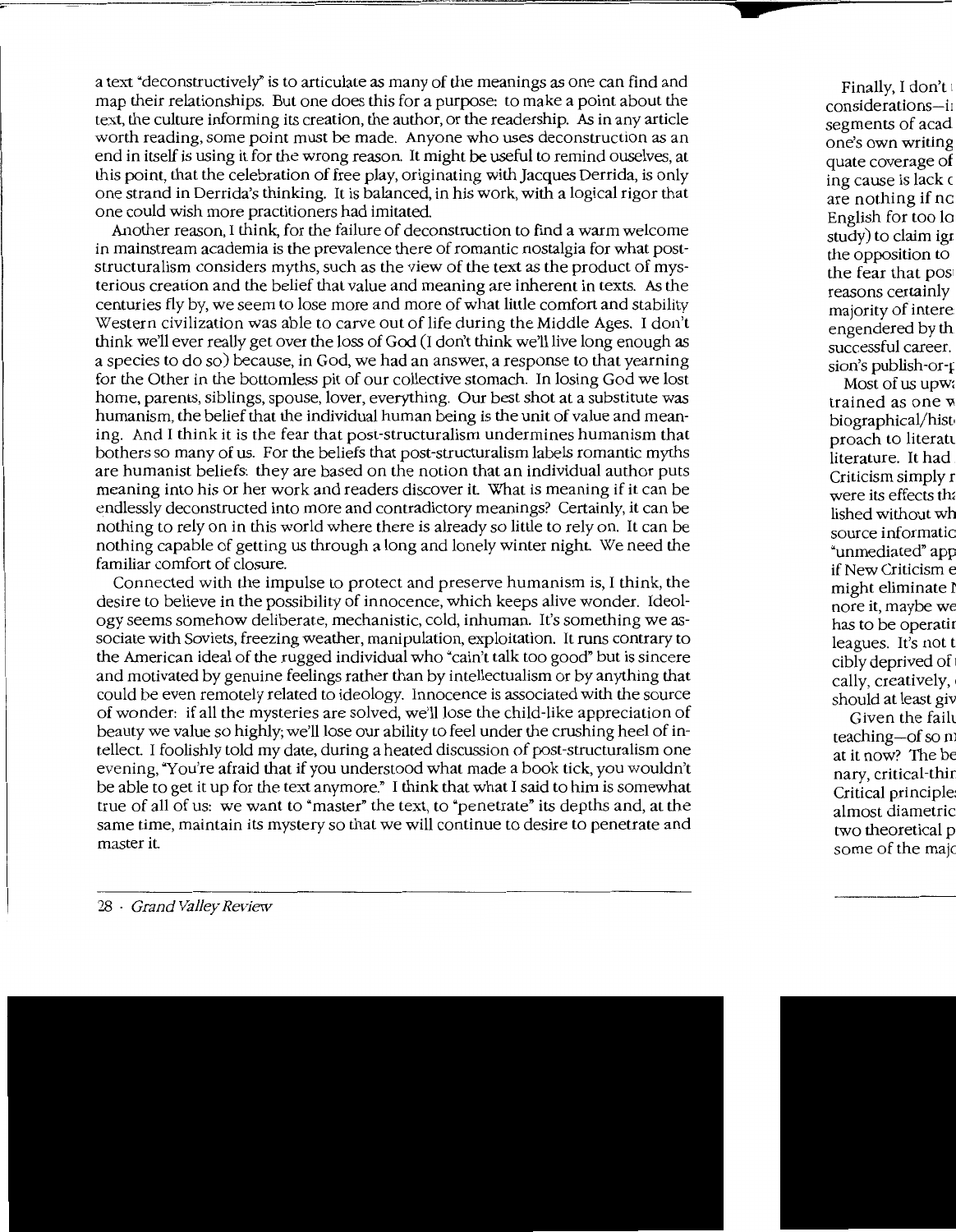Finally, I don't think we can ignore the political implications-the marketplace considerations-involved in the wholesale rejection of post-structuralism by some segments of academia. Whether this rejection takes the form of the avoidance in one's own writing of the issues raised by post-structuralism or the avoidance of adequate coverage of these issues in the classroom, it's hard to believe that the underlying cause is lack of familiarity with the theories involved. Academic professionals are nothing if not good readers, and the principal texts have been available in English for too long a time (and with too many good secondary texts to facilitate study) to claim ignorance as an excuse. While it might be possible to blame some of the opposition to post-structuralism on lack of interest, ability, or energy, or even on the fear that post-struturalist theories are beyond one's comprehension, these reasons certainly can't account for the degree of opposition we still see among the majority of interested, bright, energetic faculty members who have the confidence engendered by the attainment of an advanced degree, numerous publications, and a successful career. The likely culprit here is the political self-interest that the profession's publish-or-perish ultimatum fosters.

Most of us upward of thirty years of age were brought up to be New Critics. I was trained as one without the benefit of being told so. New Criticism, like the biographical/historical method before it, was considered by my teachers not *an* approach to literature, not one critical method among others, but *the* approach to literature. It had no rivals in the classroom and few in the critical literature. New Criticism simply replaced every other method that had preceded it. So far-reaching were its effects that many of the primary texts published during its heyday were published without what has since become the usual biographical blurb about the author, source information, critical afterword, or anything else to interfere with the reader's "unmediated" apprehension of the *objet d'art* It seems reasonable to conclude that, if New Criticism eliminated biographical/historical criticism, then post-structuralism might eliminate New Criticism. "Let's hope it's just a flash in the pan, and, if we ignore it, maybe we can help assure that it will be nothing more" -this kind of attitude has to be operating, consciously or unconsciously, in the minds of many of our colleagues. It's not that they can't learn a new way; it's that they don't want to be forcibly deprived of the old way in exchange for a new one that might not be as esthetically, creatively, or emotionally satisfying. Of course, one might argue that they should at least give themselves the opportunity to make an informed judgment.

Given the failure of deconstruction to inform the writing-and, therefore, the teaching-of so many English professors, why should we bother to take a closer look at it now? The best reason is, I think, deconstruction's usefulness as an interdisciplinary, critical-thinking tool that can function as an important addition to the New Critical principles implicitly operating in many literature classrooms. By providing almost diametrically opposed visions/versions of language, art, and culture, these two theoretical perspectives together provide an introduction to and illustration of some of the major issues that have informed debates in the humanities since Par-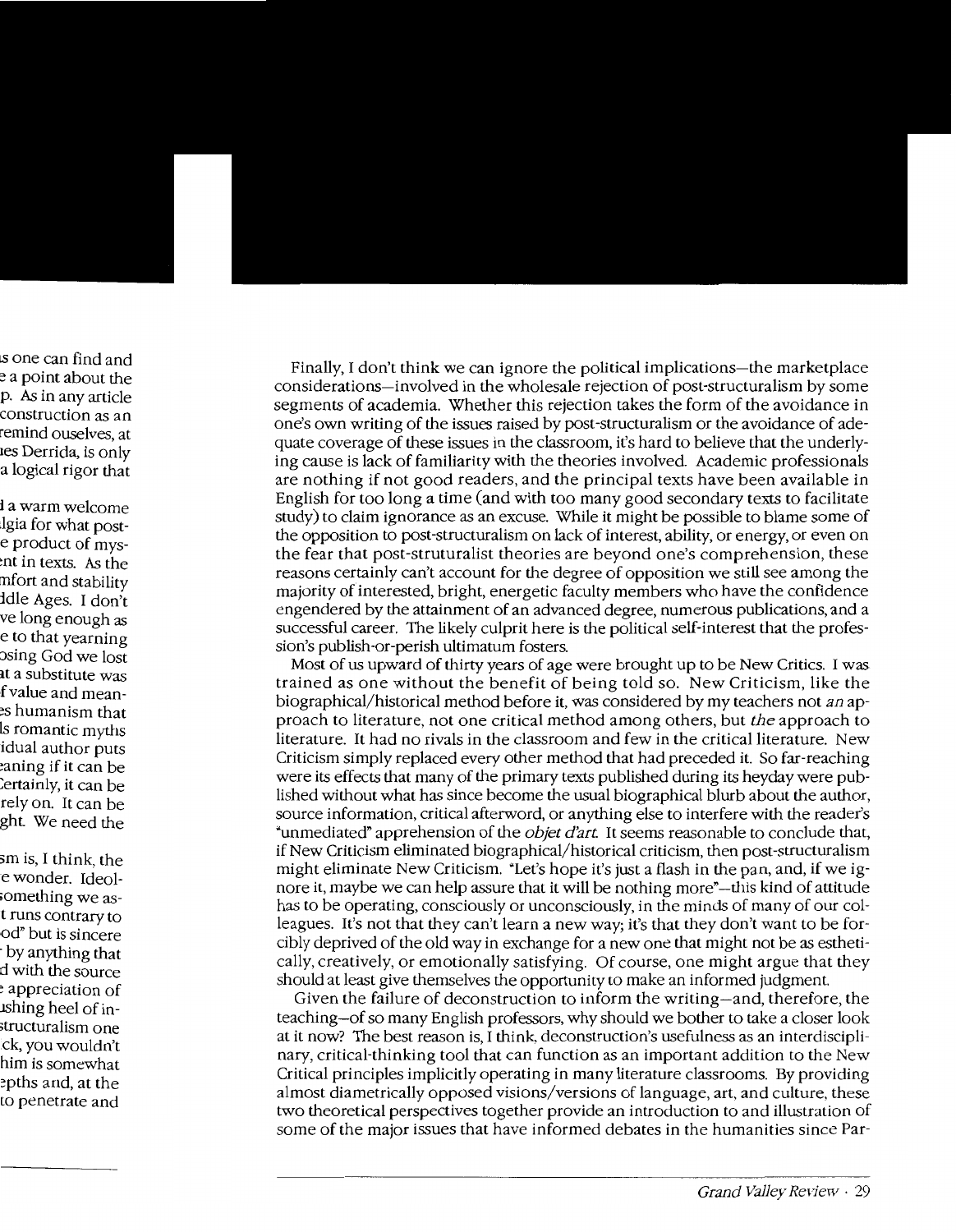menides and Heraclitus.<sup>5</sup> Furthermore, by increasing students' responsibility for the production of meaning, deconstruction encourages them to become more engaged in their reading and writing and to reject the uncritical application of the scientific model-one "right" answer for every question-too often imposed on the humanities. In addition, familiarity with deconstruction can help develop critical-thinking skills transferable to other domains: it can help students learn to think more critically about issues that arise, for example, in the study of history, politics, science, psychology, and communications. Perhaps the most important benefit it can offer our students, however, concerns insight into the nature of knowledge itself.

Catherine Belsey's assertion that the scientific positivism informing modern Western culture tends to "push to the margins of experience whatever it cannot explain or understand" (117) can be applied to every methodology. In any given object under investigation, we tend to see that which our methodological instrument is tuned to see, not necessarily because there is no objective reality beyond our subjective impressions, but more probably because objective reality is so dense and rich that, like Walt Whitman in "Song of Myself," it "contain[s] multitudes" (1 1326). The most useful conclusion we can draw from this state of affairs is not that every methodology is, in its own way, correct or that all methodologies are equally useful, but that, no matter how correct or useful any methodology is, it is incomplete. Methodologies can thus be used to interrogate and complement one another within a discipline or among disciplines. Such a dialectical<sup>6</sup> view stresses the interactive and interdependent nature of all ways of approaching reality: changes in one approach imply changes in other approaches, whether or not we are aware of those implications; and concepts usually placed in opposing categories-for example, reason and passion, science and the humanities, psychology and politics-are found to overlap or inhabit each other in new and significant ways. The ability to think dialectically is important for students in every major field of study, both in terms of their own education and in terms of the way their education will impinge on global political and environmental decisions made over this next crucial decade. If we can give our students some firsthand, positive experience with such an inherently interdisciplinary way of thinking, I believe we will have met a real educational need

#### Notes

1. Many opponents of deconstruction indeed argue that post-structuralist theories are of no value because they offer nothing truly new, their major premises having been derived from the work of earlier thinkers. I agree that post-structuralism is derivative: I have found, for example, a number of Derrida's ideas mentioned (though often not developed) in Nietzsche's The *\Viii to Power.* However, a similar judgment can be brought against many other important schools of thought, for some of the most brilliant and useful Western thinking has been derivative. AI-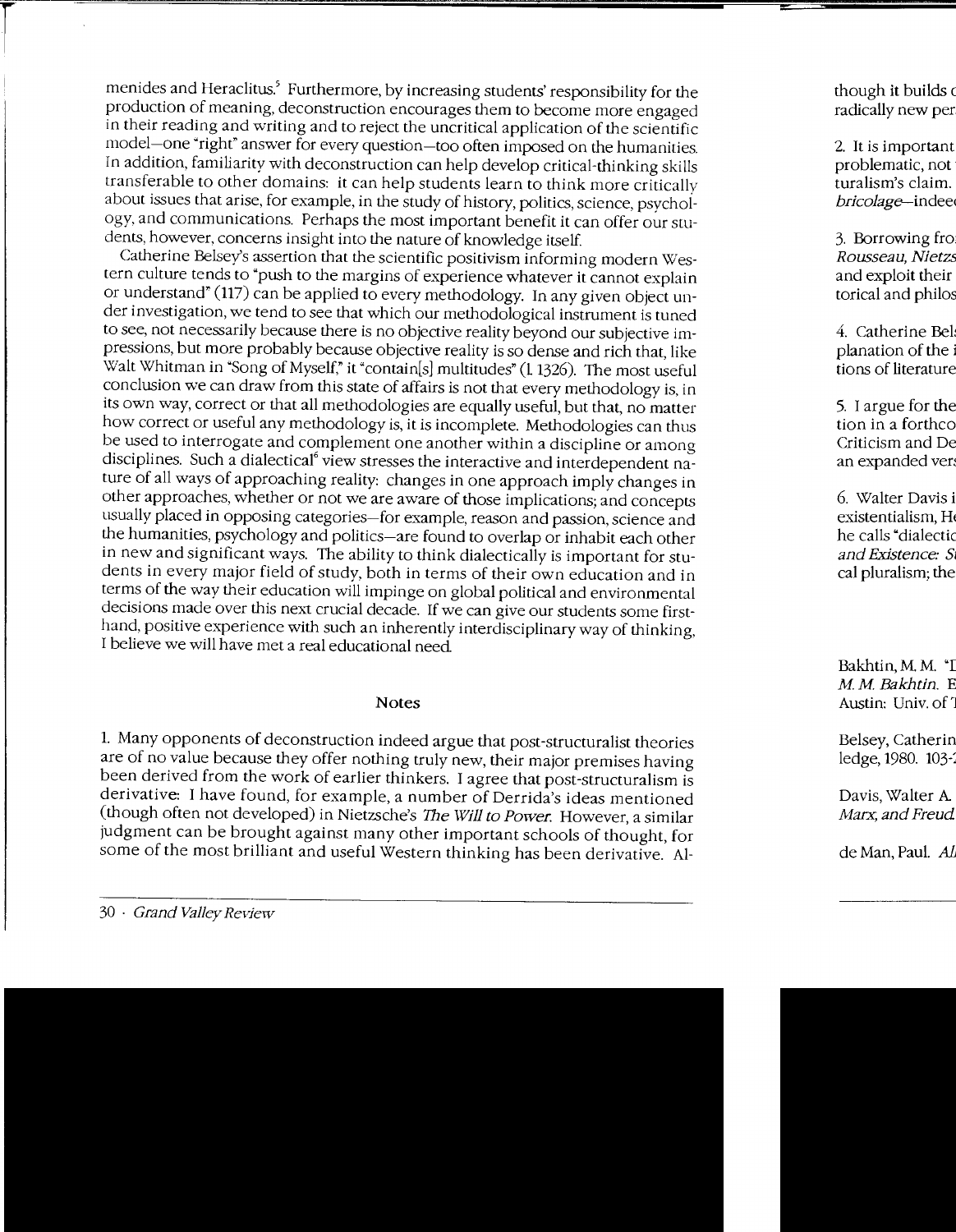though it builds on what has gone before, derivative thought can nevertheless offer radically new perspectives.

2. It is important to note that the relationship between language and its referents is problematic, not utterly impossible, as many people mistakenly believe is post-structuralism's claim. If linguistic reference were impossible, then Derrida's notion of *bricolage*—indeed all attempts to communicate—would be futile.

3. Borrowing from Derrida, Paul de Man's Allegories of Reading: Figural Language in *Rousseau, Nietzsche, and Proust shows how literary texts implicitly acknowledge* and exploit their own rhetorical structures, which makes them less deluded than historical and philosophical texts.

4. Catherine Belsey's "Deconstructing the Text" provides probably the clearest explanation of the ideological underpinnings of so-called "common-sense" interpretations of literature.

5. I argue for the mutually illuminating character of New Criticism and deconstruction in a forthcoming essay tentatively entitled "Not So Strange Bedfellows: New Criticism and Deconstruction in the Undergraduate Literature Classroom," which is an expanded version of this essay.

6. Walter Davis illustrates the value of dialectical thinking by using psychoanalysis, existentialism, Hegelian dialectics, and Marxism to constitute for critical theory what he calls "dialectical pluralism." The first four chapters of his remarkable Inwardness and Existence: Subjectivity in/and Hegel, Heidegger, Marx, and Freud enact dialectical pluralism; the fifth chapter articulates its principles.

### Works Cited

Bakhtin, M. M. "Discourse in the Novel." The Dialogic Imagination: Four Essays by M. M. Bakhtin. Ed. Michael Holquist. Trans. Caryl Emerson and Michael Holquist. Austin: Univ. of Texas Press, 1981. 259-422.

Belsey, Catherine. "Deconstructing the Text." Critical Practice. New York: Routledge, 1980. 103-24.

Davis, Walter A. Inwardness and Existence: Subjectivity in/and Hegel, Heidegger, Marx, and Freud Madison: Univ. of Wisconsin Press, 1989.

de Man, Paul. Allegories of Reading: Figural Language in Rousseau, Nietzsche, Rilke,